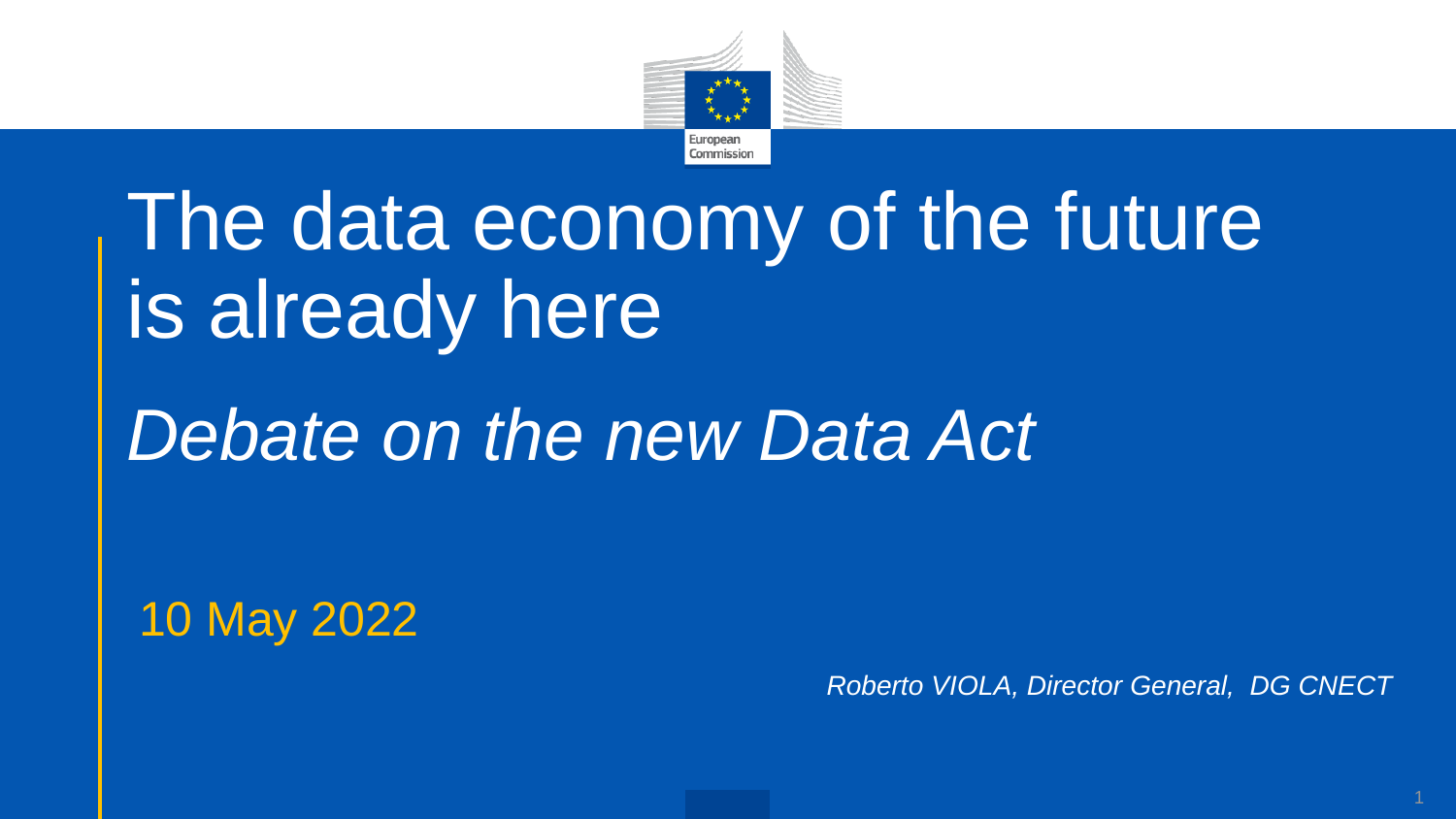"Regulate *who* can use *what* data, and under *which* conditions"



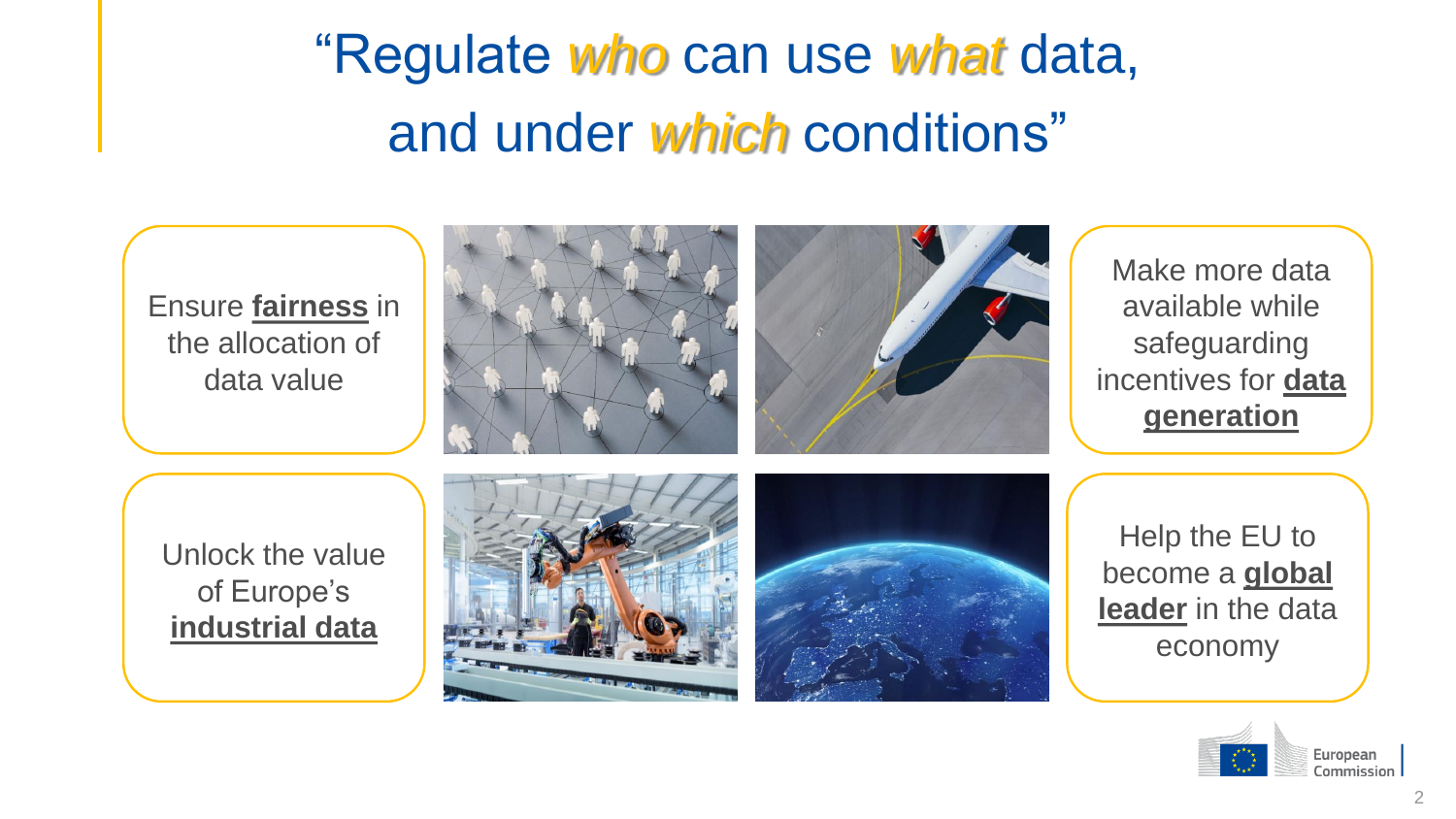#### Interaction with other instruments



*GDPR: The Data Act does not change or amend, but complements and builds on the rights exiting under the GDPR.*

*Sectoral legislation: further requirements on technical aspects, limits on the rights of data holders and aspects going beyond data access and use can be specified.*

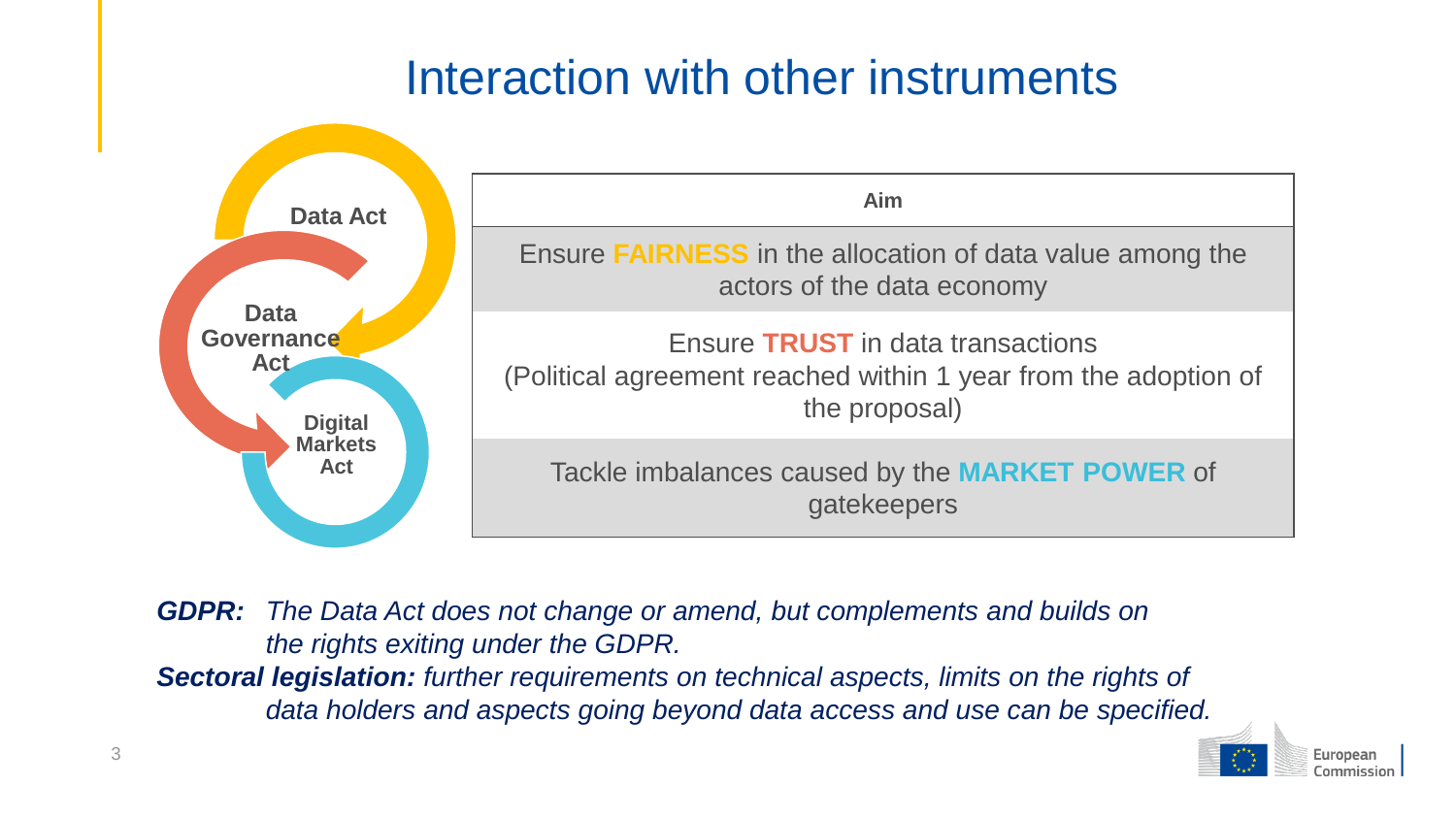#### Data Act – topics covered

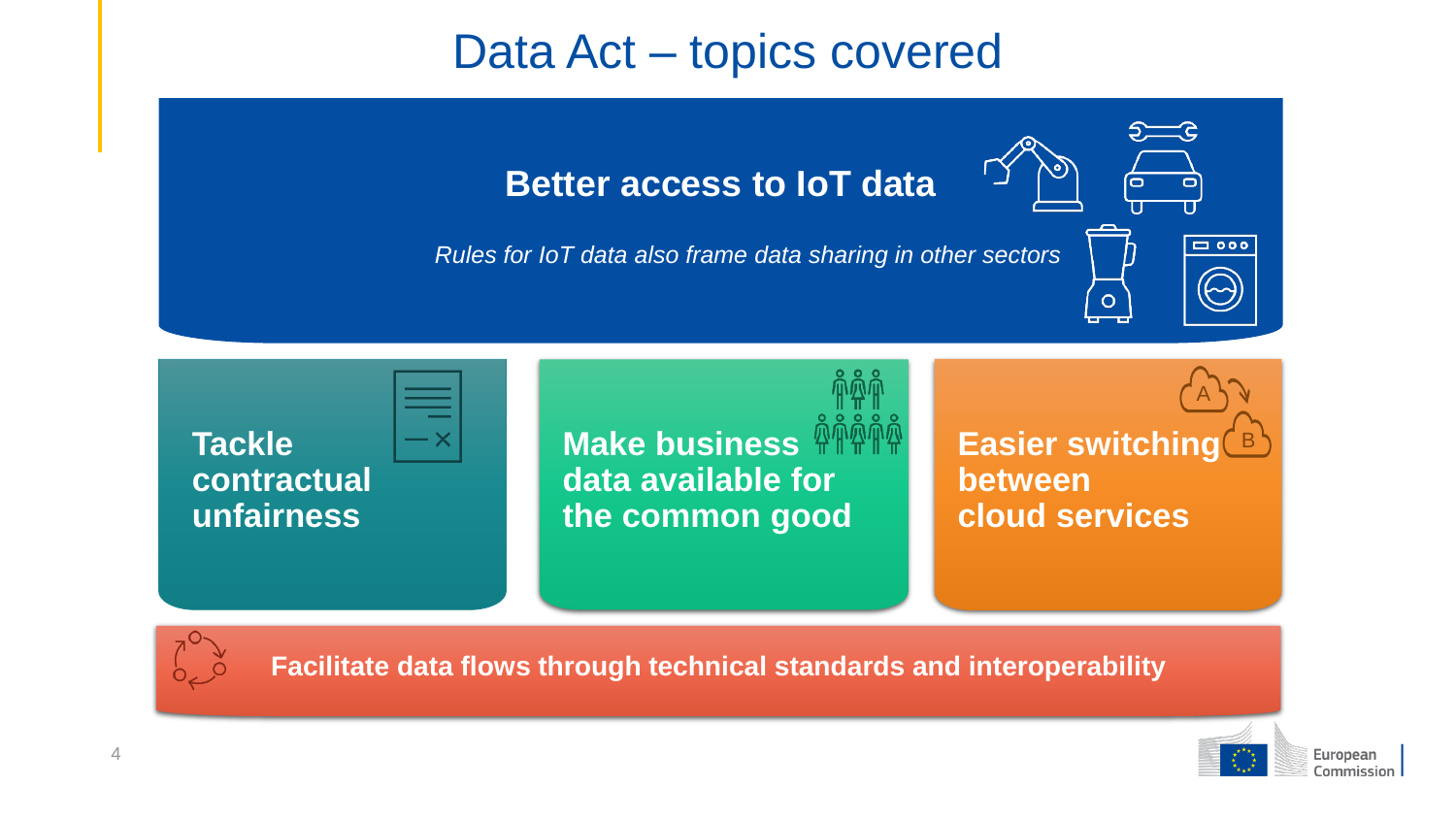#### Use of data in an Internet-of-Things context (B2B & B2C)